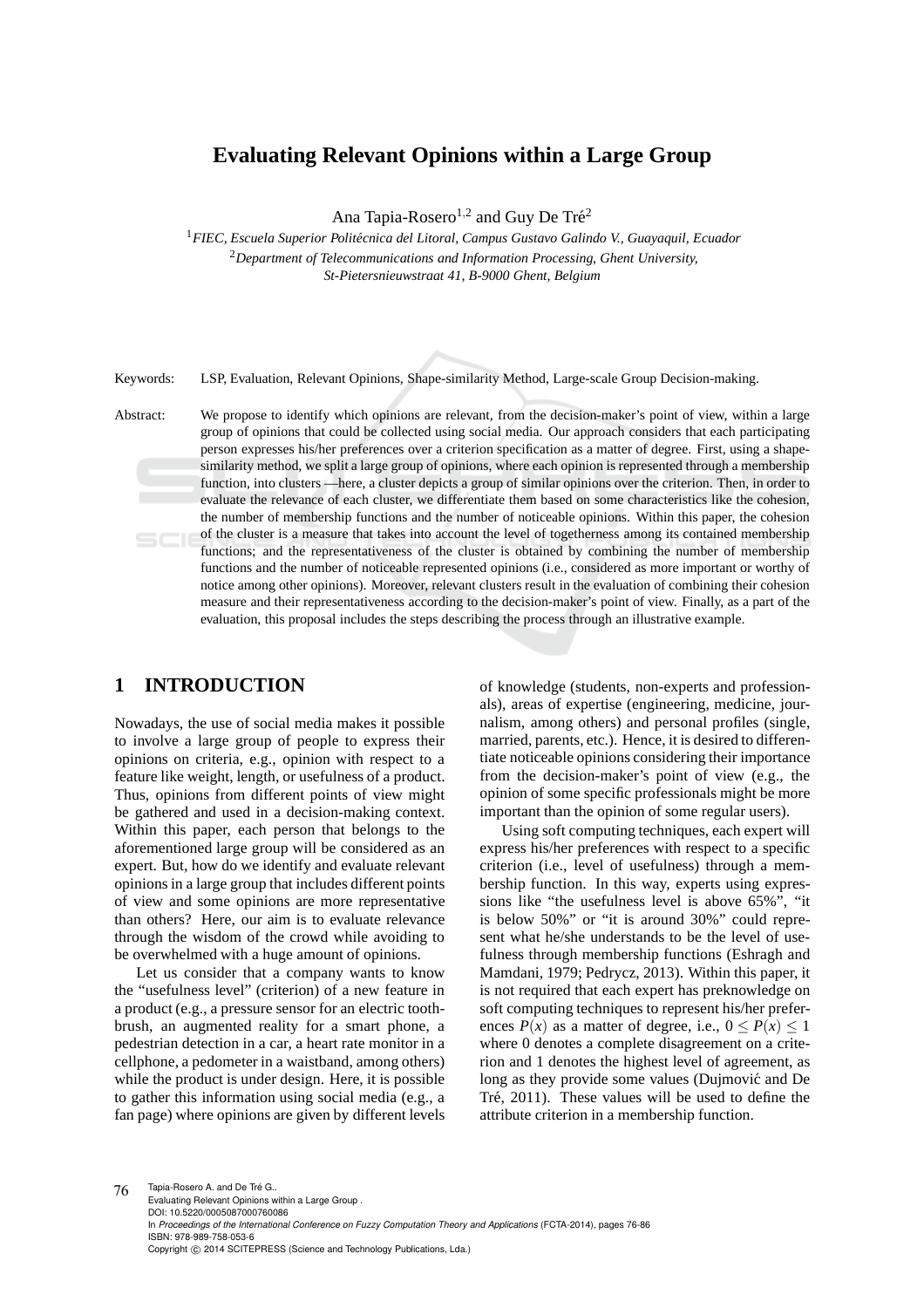Once all the membership functions have been gathered, we are able to group them using a shapesimilarity method (Tapia-Rosero et al., 2014). The shape-similarity method obtains clusters of similar opinions, represented by symbolic notations, facilitating their further processing. Each cluster allows us to obtain the closest approximation to represent a group of expert opinions by means of its upper and lower bounds. These boundaries allow us to compute a *cohesion measure* among the contained membership functions, where a higher value denotes more togetherness and hence expresses a group of more confident opinions. The main advantage of the proposed cohesion measure is that it is possible to obtain a cluster where some of the contained membership functions do not overlap but are close enough to be considered similar (Tapia-Rosero and De Tré, 2013). Notwithstanding, any cluster with a single membership function will obtain the highest cohesion value. Therefore, we consider that besides the *cohesion measure*, additional attributes describe a relevant cluster. As well as one bright bulb could light up a room as good as a higher number of less brighter bulbs; we consider that the opinion of one expert might highlight among others. Based on this analogy, the *representativeness* of the cluster is obtained by combining the number of membership functions and the number of noticeable opinions.

Since any cluster might be categorized as *relevant* based on a combination of the aforementioned characteristics, in this paper we use the *logic scoring of* preference (LSP) aggregation (Dujmović, 2007; Dujmović et al., 2010) to obtain the overall evaluation value for each cluster. The LSP aggregation is based on the verbalized approach of the Generalized Conjunction/Disjunction (GCD) (Dujmović, 2012) and allows us to easily reflect aspects of human decisionmaking, i.e. relative importance given by weights and a combination of andness and orness. The overall evaluation values are used in the selection of the relevant clusters and it is made by the decision-maker. Here, it is possible to select one cluster with the best evaluation, i.e., the highest overall evaluation value, or to select a group of the top clusters.

The goal of this proposal is to identify and evaluate relevant opinions within a large group from the decision-maker's point of view. Within this respect, it is a challenge trying to accurately reflect someone's point of view. However, by using soft computing techniques it is possible to provide a method to model and handle importance among opinions including as a novelty the use of LSP aggregation which reflects aspects of human decision-making. In this paper, we studied how a large group of opinions is reduced to some of them considered to be relevant by the decision-maker.

An advantage within the scope of this proposal is that it handles a large group of opinions gathered through social media, where the initially given preferences are not modified. Furthermore, it evaluates different points of view separately (i.e., previously clustered) unlike it occurs in some consensual processes and it permits the decision-maker to select the group of opinions that best suits his/her choice based on the combination of some cluster profile characteristics (i.e., cohesion, number of membership functions and number of noticeable opinions).

The remainder of this paper is structured as follows. Section 2 gives some preliminary concepts for clustering similar opinions and computing a cohesion measure. Section 3 describes the LSP method based on the verbalized approach of the generalized conjunction/disjunction aggregators. Section 4 describes how to identify and quantify relevant opinions within a large group using an illustrative example that demonstrates its applicability in a decisionmaking context. Section 5 concludes the paper and presents some opportunities for future work.

# **2 PRELIMINARIES**

This section defines preliminary concepts to properly understand the remaining sections. These include concepts on fuzzy sets for representing expert opinions, some definitions to cluster similarly shaped membership functions, and how to compute a cohesion measure denoting the level of togetherness for each of the clusters.

#### **2.1 Representing Expert Opinions**

A membership function  $\mu_A$ , from the preference point of view, represents a set of more or less preferred values of a decision variable *x* in a fuzzy set *A*. Hereby,  $\mu_A(x)$  represents the intensity of preference or preference level in favor of value *x* (Dubois and Prade, 1997).

In this paper, trapezoidal membership functions are used considering that they are widely known (Klir and Yuan, 1995) and they could be built with a few input values through parameters *a, b, c*, and *d* (Equation 1) to represent the expert preferences over criteria (Dubois, 2000). These dividing points between the segments, denoted by the aforementioned parameters, hold the relation  $a \leq b \leq c \leq d$  among them.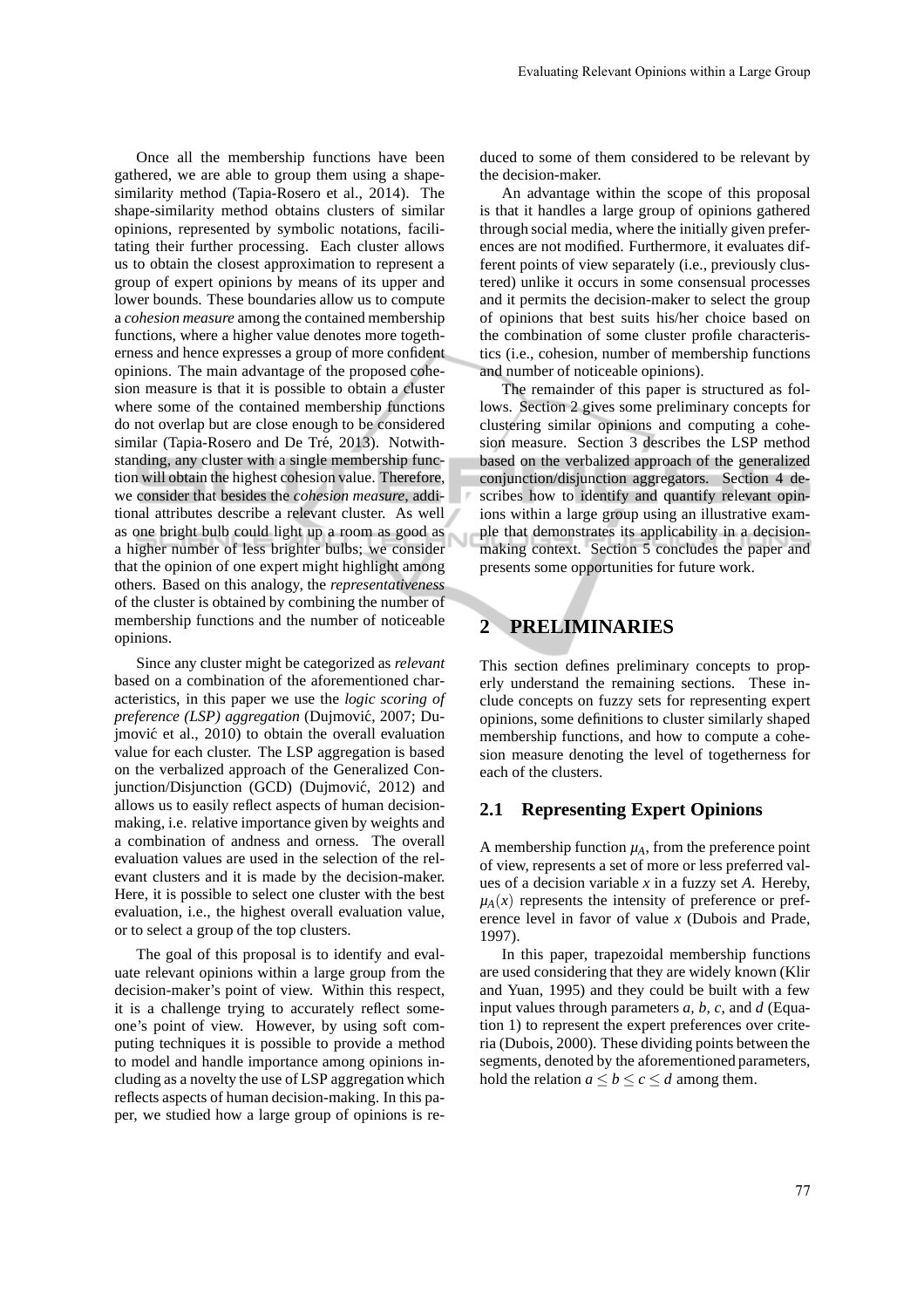$$
\mu_A(x) = \begin{cases}\n0 & , x \le a \\
\frac{x-a}{b-a} & , a < x < b \\
1 & , b \le x \le c \\
\frac{d-x}{d-c} & , c < x < d \\
0 & , x \ge d\n\end{cases}
$$
\n(1)

If we return to the introductory example, trapezoidal membership functions allow experts to express the *usefulness level* using percentages to denote their preferences (Eshragh and Mamdani, 1979; Pedrycz, 2013). In this way, experts might use expressions like "the usefulness level is above 65%" (Figure 1a) hereby  $b = 65\%$ , "it is below 40%" (Figure 1b) hereby  $c = 40\%$  or "it is between 25% and 50%" (Figure 1c) hereby  $b = 25\%$  and  $c = 50\%$ . These are cases where  $P(x) = 1$  denote the highest level of preference. Analogously, other expressions given by the experts will lead us to denote the lowest level of preference agreement on the criterion where  $P(x) = 0$ .



Figure 1: Trapezoidal membership functions expressing expert preferences through percentages.

Triangular membership functions, a particular case of trapezium, could be treated considering that *b* and *c* have equal values. This particular membership function could be used by experts through expressions "around *x*" where *x* denotes the highest level of agreement on the criteria, here  $x = b = c$ , and the spread of less preferred values (i.e., between *a* and *d*) might vary among experts.

## **2.2 Clustering Similar Opinions: A Shape Based Approach**

Considering that we use a shape-similarity method proposed in (Tapia-Rosero et al., 2014), within this subsection some definitions borrowed from (Tapia-Rosero et al., 2014) are included to make this paper self-contained. The shape-similarity method assumes that similar opinions are reflected by similarly shaped membership functions. It uses as inputs several membership functions, representing the opinion of experts over a specific criterion, and builds clusters of similar opinions (Figure 2).

The shape-similarity method has three phases that could be summarized as follows:

1. A *shape-symbolic notation* for each normalized membership function is built, which depicts a membership function through a sequence of symbolic-characters (See Definition 1).

- 2. A *similarity measure* in the unit interval among shape-symbolic notations is obtained, where 0 denotes no similarity and 1 denotes full similarity between them.
- 3. A *clustering step* is performed based on the aforementioned similarity measure between notations. The clustering stops when the highest similarity is considered too low according to a previously determined threshold  $\tau$ , where  $0 \le \tau \le 1$ . The selected threshold  $\tau$  allows us to adjust the clusters starting from the highest similarity with the smallest number of membership functions (i.e., where each cluster contains a single membership function) to a lower similarity with the highest number of membership functions (i.e., one cluster containing all the membership functions).

Let  $S^{category} = \{+, -, 0, 1, L, I, H\}$  be the set that is used to represent the category of a segment in a membership function, and *S length* a linguistic term set used to represent its relative length on the X-axis compared to the sum of all segments. Using the aforementioned sets, a *symbolic-character* is defined as follows:

**Definition 1.** *A symbolic-character is a representation of a segment in a membership function as a pair*  $\langle t, r \rangle$  *with*  $t \in S^{category}$  *and*  $r \in S^{length}$ *; where t represents the category of the segment and r depicts its relative length by means of a linguistic term.*

In this way, each segment of the membership function uses a sign {+,−} to represent its slope, a value  $\{0, 1\}$  to represent its preference level on the criterion (i.e., the lowest level or the highest level of agreement respectively) and a letter {L, I, H} to denote a *low, intermediate* or *high* point (e.g., a peak in a triangular membership function corresponds to a high point annotated as  $H$ ). The linguistic term set  $S^{length}$ , depicted in Figure 3, expresses the relative length of the segment on the X-axis by means of labels (e.g., the label *ES* corresponds to an "extremely short" segment while label *EL* corresponds to an "extremely long" segment).

Figure 4 shows a trapezoidal membership function with five segments, each of them represented by a shape-symbolic character. Thus, the *shape-symbolic notation* for this figure could be expressed as:

$$
\langle 0, S \rangle \langle +, VS \rangle \langle 1, S \rangle \langle -, ES \rangle \langle 0, EL \rangle
$$

Hereafter we will consider that using different thresholds, different clusters containing similarly shaped membership functions were obtained. Thus, for each threshold  $\tau$  a set of *k* clusters  $C_{\tau}$  =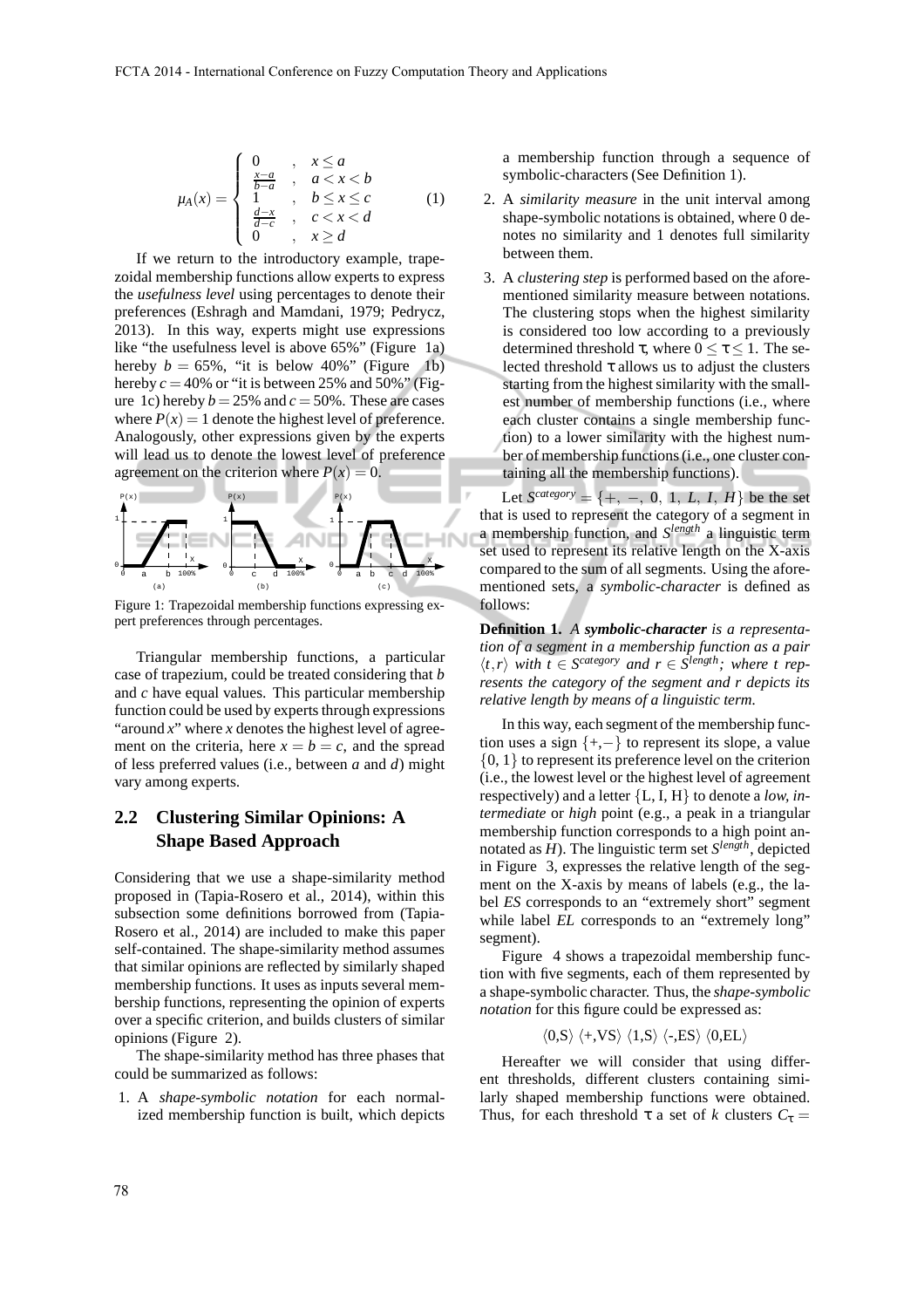

Figure 2: General architecture of the shape-similarity method.



Figure 3: Linguistic term-set  $S^{length}$  represented by triangular membership functions denoting the relative length of segments on the X-axis.



Figure 4: Segments of a trapezium and their corresponding shape-symbolic characters.

 ${C_1, \ldots, C_k}$ , where each cluster  $C_i$  will be represented through an array of *n* characteristics or attributes  $(a_{1j}, \ldots, a_{nj})$  is used.

## **2.3 A Cohesion Measure for Expert Preferences**

When several clusters of membership functions, representing similar expert opinions, are present it is possible to establish a way to compare them for further processing. This paper proposes to use a *cohesion measure*, which computes the level of togetherness among the membership functions contained in the cluster. We assume that clusters with a high level of cohesion are more confident than those with a lower cohesion level, since they are closer and do not necessary overlap. On the one hand, we could think about a cluster that contains one hundred membership functions representing the same opinion (i.e., each of them has the same membership function representation) where we graphically expect a group of membership functions with the highest *cohesion* (i.e., these membership functions will be drawn one over the other). On the other hand, we could think about a cluster with the same amount of membership functions where some of them overlap and others are close enough to be considered similar. The latter scenario might lead us to graphically identify the boundaries where all the membership functions are contained, however this cluster will have a lower cohesion than the first one. In a decision-making context, the first scenario is the "ideal case" that might be considered unrealistic, while the second scenario could guide us to think about a group of similar opinions where the degree of similarity might be given by a *cohesion measure*. For example, Figure 5 shows two clusters with different levels of cohesion.

There are several strategies to compute the level of togetherness or cohesion among the membership



Figure 5:  $C_{30}$  denotes a higher cohesion level than  $C_{50}$ .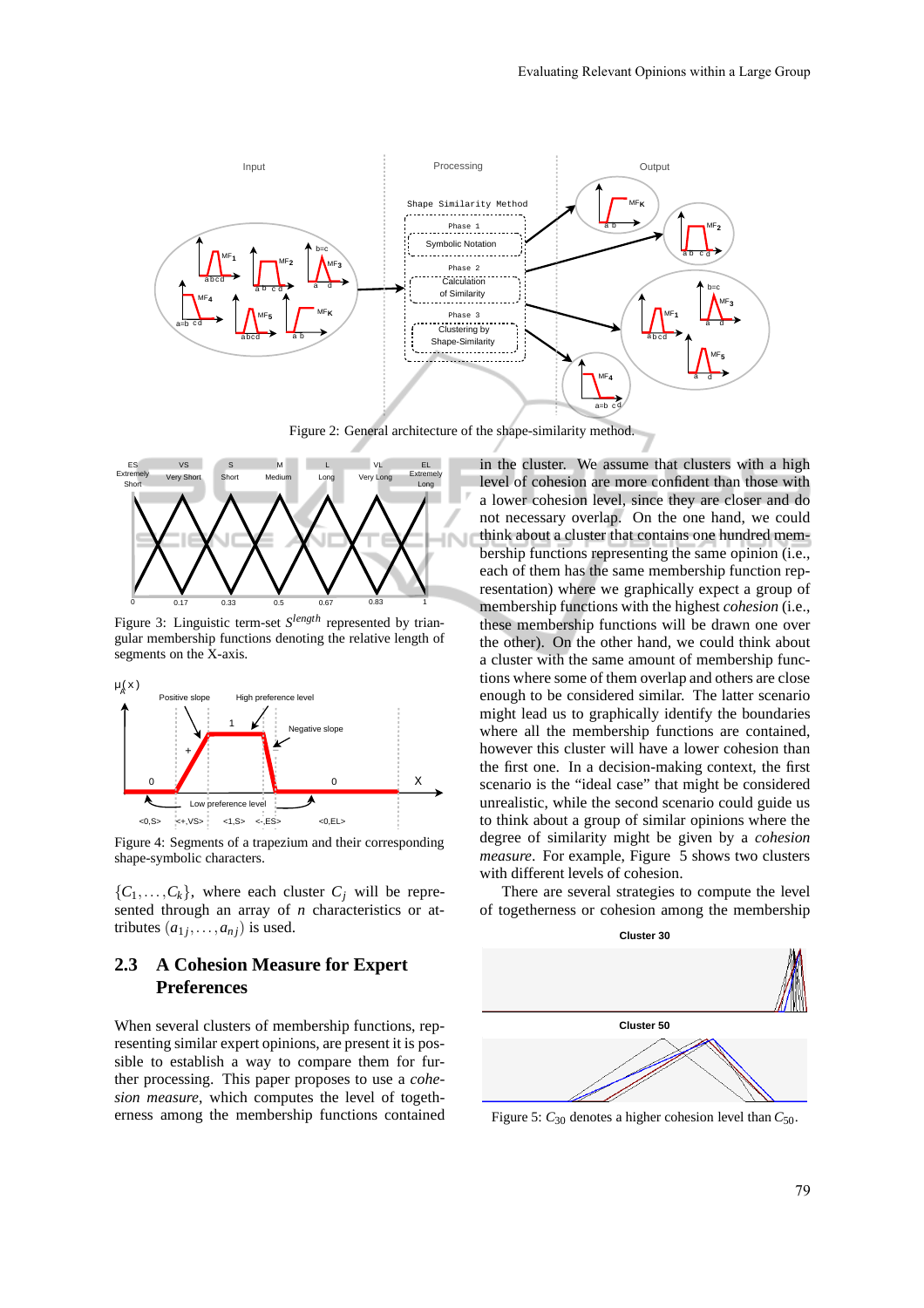functions contained in a cluster that might be considered. In (Tapia-Rosero and De Tré, 2013) two of them have been proposed, however in this paper we will only consider the geometrical approach. The geometrical approach takes into account the area contained between the upper and lower boundaries compared to the total available area (Figure 6).



Figure 6: Area contained between boundaries (dark gray) compared to the available area (light gray).

Equation 2 sets a general form to obtain the cohesion measure in cluster  $C_j$  with threshold  $\tau$  based on these area comparisons.

$$
cohesion(C_j, \tau) = 1 - \frac{A^U - A^L}{A^T}.
$$
 (2)

٠

Hereby,  $A^U$  denotes the area under the upper bound,  $A^L$  denotes the area under the lower bound and *A T* corresponds to the total present area. For illustration purposes, the computed cohesion for clusters (using Equation 2)  $C_{30}$  and  $C_{50}$  with  $\tau = 0.95$  are 0.9350 and 0.7547 respectively.

# **3 LOGIC SCORING OF PREFERENCE METHOD**

Within this paper, the *logic scoring of preference (LSP) method* is used to evaluate relevant opinions considering, as mentioned in Section 2.2, that a set of *k* clusters  $C_{\tau} = \{C_1, \ldots, C_k\}$  were previously obtained. Here, each cluster  $C_j$  is represented through an array of *n* attributes  $a_{i,j}$  where *i* is the identifier of the attribute and *j* is the identifier of the cluster.

The LSP method consists of a set of input attributes and elementary criteria reflecting the decision-maker's point of view on these attributes. The main advantage lies in that it is possible to build a precise model of logic aggregation of preferences, by combining the proper aggregation operators reflecting the user's needs (Dujmović and Nagashima, 2006). In order to proceed with the evaluation, the LSP method has the following steps:

1) Considering the decision-maker's point of view, it is necessary to define his/her evaluation attributes.



Figure 7: Example of a system attribute tree for evaluating relevant opinions.

Several attributes can be considered, thus the first step allows us to *create a system attribute tree*. In this step, different characteristics or attributes for relevant clusters of opinions are stated and hierarchically structured. For example, if we want to evaluate relevant opinions the decision-maker can use the structure shown in Figure 7.

The leaves of the tree represent the elementary attributes  $(a_{1,j},...,a_{n,j})$  of cluster  $C_j$ . These are not further decomposed, they have been previously measured and they are ready to be evaluated. Notice that an intermediate node (e.g. *Representativeness*), depicts that the attribute has been decomposed in more elementary attributes (i.e., number of membership functions and number of noticeable opinions).

For the sake of readability, the elementary attributes of Figure 7 include their identifiers in parenthesis, i.e. the identifiers for cohesion, number of membership functions and number of noticeable opinions are 1, 2.1 and 2.2 respectively.

2) The evaluation of the elementary attributes is based on their level of satisfaction or preference. Thus, the second step is to *define the elementary criteria*, through functions  $G_i$  that determine the elementary preference score reflecting the acceptable and unacceptable values of attribute *i*. In this step, a fuzzy set for each elementary attribute is used to represent the decision-maker's preference. For example, Figure 8 shows a membership function representing that the decision-maker accepts clusters with *cohesion*  $\geq$  0.5 but he/she prefers  $cohesion \geq 0.6$ . Furthermore, the decision-maker considers that lower values, i.e. *cohesion* < 0.5, are not acceptable.

Thus, elementary criteria might be expressed using piecewise linear approximations of functions



Figure 8: Example of the decision-maker's preference for elementary attribute "cohesion".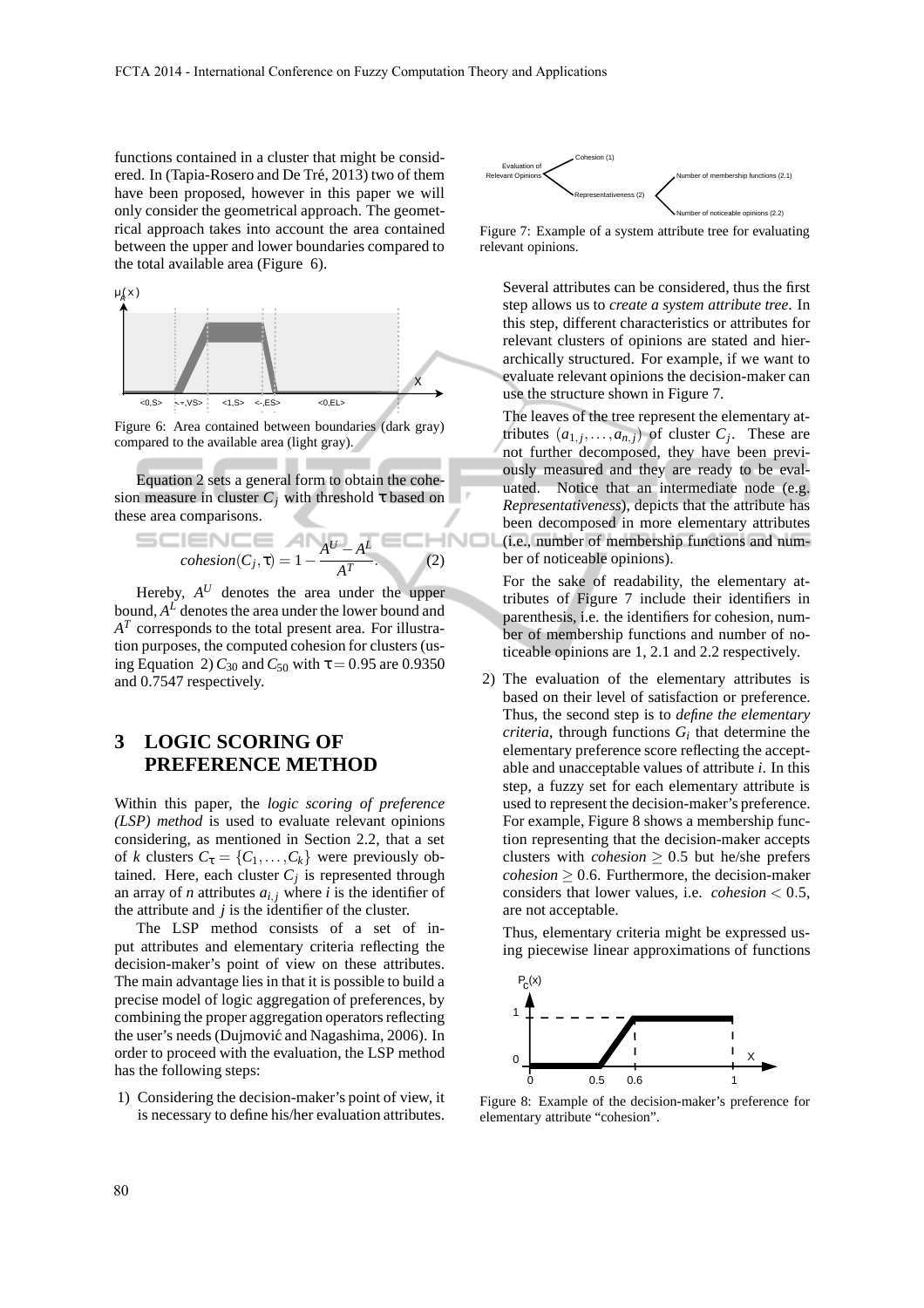where after defining certain dividing points between segments (i.e., parameters *a*,*b*,*c* and *d*), we could use linear interpolation between them. As it has been mentioned in (Dujmović et al., 2010) "this approach yields a good combination of simplicity and accuracy".

Once all the elementary criteria *G* have been defined, it is possible to evaluate all the attributes in each cluster. Thus,  $e_{i,j} = g_i(a_{i,j})$  corresponds to the evaluation of attribute *i* in cluster  $C_j$ . For example, given  $a_{1,30} = 0.9350$  which corresponds to the cohesion of cluster  $C_{30}$  we obtain  $e_{1,30} = 1$  according to the decision-maker's preference (Figure 8).

3) In order to satisfy all the decision-maker's preferences we need to *create an aggregation structure*, which establishes the proper aggregation operators based on the generalized conjunction/disjunction (GCD) principle (Dujmović, 2007) while being consistent with the previously created system attribute tree.

For example, in order to obtain the *representativeness* of cluster  $C_j$  it is necessary to take into account its components (i.e., attributes  $a_{2,1,i}$  and  $a_{2,2}$ , *j*) and the level of simultaneity or replaceability among them. Figure 9 shows the aforementioned *representativeness* annotated as *e*2, *<sup>j</sup>* . In a similar way, we will obtain the evaluation of *relevant opinions* for cluster  $C_j$  given by  $e_j$ , where we need to aggregate its components  $e_{1,j}$  and  $e_{2,j}$ . The level of simultaneity or replaceability will be given by the proper selection of the aggregation operators represented as *A* in this Figure.

In this paper, the aggregation structure allows us to obtain the evaluation of relevant opinions *e<sup>j</sup>* for cluster *j*. However, to create this structure with the appropriate selection of aggregation operators it is necessary to introduce the generalized conjunction/disjunction principle in the next section.



Figure 9: Example of the aggregation structure for elementary attributes 1, 2.1 and 2.2 of cluster *C<sup>j</sup>* .

## **3.1 Generalized Conjunction/Disjunction**

The generalized conjunction disjunction (GCD) operator is a continuous logic function that integrates conjunctive and disjunctive properties in a single func-

tion (Dujmović and Larsen, 2007), denoted as  $y =$  $x_1 \diamondsuit \ldots \diamondsuit x_n, \ x_i \in I = [0,1], i = 1, \ldots, n, \text{ and } y \in I.$ GCD includes two parameters: the *andness* and the *orness*. The *andness*,  $\alpha \in I$ , expresses the conjunction degree used to denote simultaneity while the *orness*,  $\omega \in I$ , expresses the disjunction degree (Dujmović and Nagashima, 2006) used to denote replaceability. These parameters are complementary, i.e.,  $\alpha + \omega = 1$ . The location of GCD with respect to conjunction and disjunction is defined in (Dujmović and Nagashima, 2006) as follows:

$$
x_1 \diamondsuit \ldots \diamondsuit x_n = \omega(x_1 \vee \cdots \vee x_n) + \alpha(x_1 \wedge \cdots \wedge x_n)
$$

If  $\alpha > 0.5 > \omega$ , the expression  $x_1 \diamondsuit \dots \diamondsuit x_n$ is called *partial conjunction* and is denoted by  $x_1 \Delta \ldots \Delta x_n$ . If  $\alpha < 0.5 < \omega$ , the expression  $x_1 \diamondsuit \ldots \diamondsuit x_n$  is called *partial disjunction* and is denoted by  $x_1 \nabla \dots \nabla x_n$ . If  $\alpha = \omega = 0.5$ , the expression  $x_1 \diamondsuit \ldots \diamondsuit x_n$  is called the *neutrality function*, which is implemented as the arithmetic mean and is denoted by *x*<sup>1</sup> ⊖ ··· ⊖*xn*.

Although GCD can be implemented in several ways (Dujmović, 2008), within this paper we will only consider an implementation based on the weighted power means (WPM) as follows:

$$
x_1 \diamondsuit \ldots \diamondsuit x_n = (W_1 x_1^r + \cdots + W_n x_n^r)^{\frac{1}{r}}, \qquad (3)
$$

hereby *W<sup>i</sup>* denotes the weight assigned to the parameter  $x_i$  and the parameter  $r$  can be computed as a function of andness  $\alpha$  using a suitable numerical approximation (Dujmović, 2007).

Table 1 includes the corresponding orness, andness and exponent *r* for 17 levels of GCD implemented using WPM as a reference. Notice that symbols *D* and *C* correspond to full disjunction ( $\omega = 1$ ), and full conjunction ( $\alpha = 1$ ) respectively.

#### **3.2 GCD Verbalized Approach**

The GCD verbalized approach presented in (Dujmović, 2012) facilitates the use of the LSP method. Within this approach the decision-maker specifies the overall degree of importance using a multi-level overall importance scale (Table 2) for each attribute.

The multi-level overall importance scale has *L* levels from "lowest" to "highest", denoted *S* for simultaneity and  $R$  for replaceability. Thus, the decisionmaker should provide the overall importance and the selection of simultaneity or replaceability. This information will allow us to obtain the appropriate aggregator.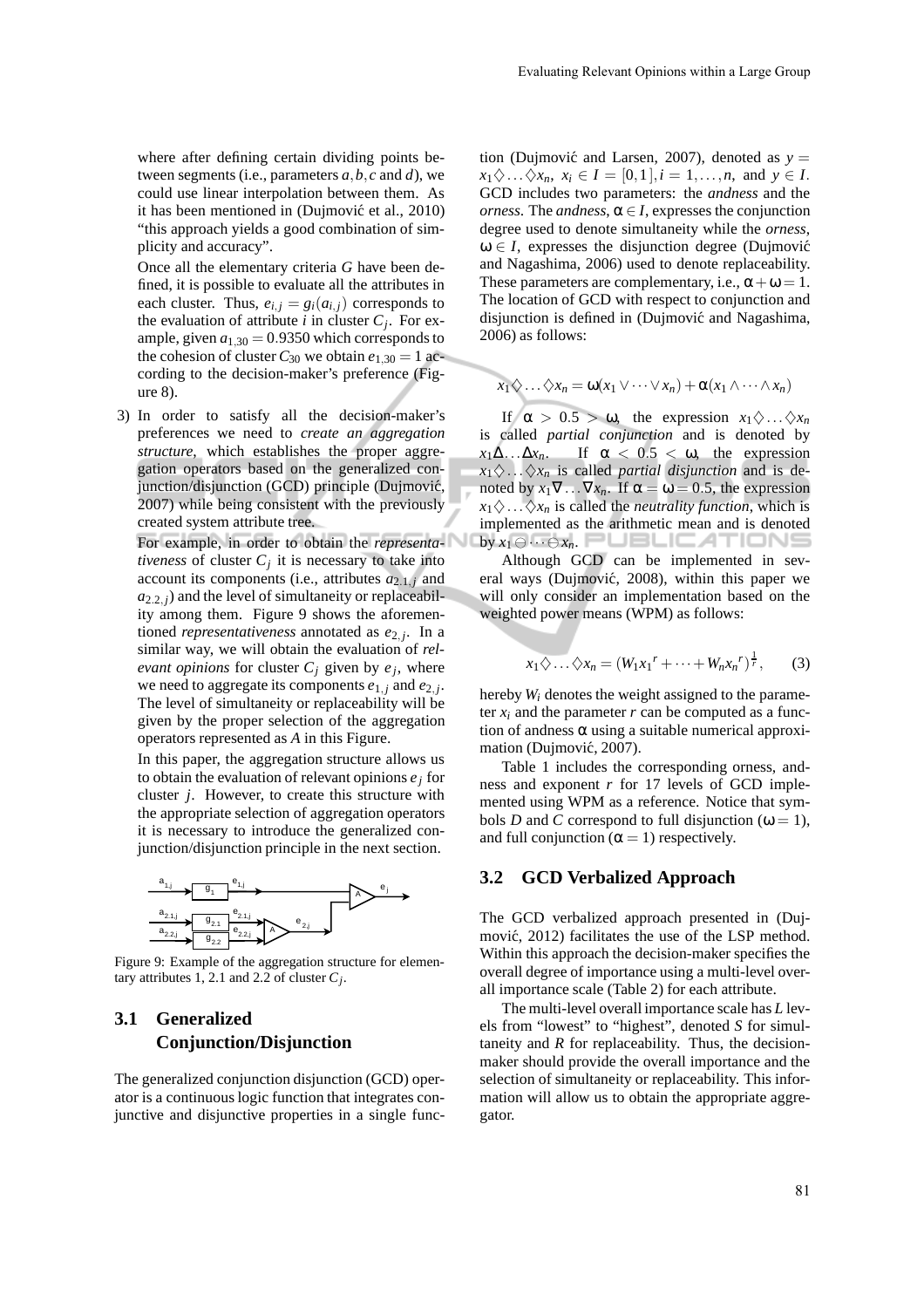| <b>Symbol</b> | $Orness(\omega)$ | Andness( $\alpha$ ) | <b>Exponent r</b> |
|---------------|------------------|---------------------|-------------------|
| D             | I                | 0                   | $+\infty$         |
| $D++$         | 0.9375           | 0.0625              | 20.63             |
| $D+$          | 0.8750           | 0.1250              | 9.521             |
| $D^{+-}$      | 0.8125           | 0.1875              | 5.802             |
| DA            | 0.7500           | 0.2500              | 3.929             |
| $D^{-+}$      | 0.6875           | 0.3125              | 2.792             |
| D-            | 0.6250           | 0.3750              | 2.018             |
| D-            | 0.5625           | 0.4375              | 1.449             |
| $\mathbf{A}$  | 0.5              | 0.5                 |                   |
| $C-$          | 0.4375           | 0.5625              | 0.619             |
| $C-$          | 0.3750           | 0.6250              | 0.261             |
| $C-+$         | 0.3125           | 0.6875              | $-0.148$          |
| CA            | 0.2500           | 0.7500              | $-0.72$           |
| $C_{+}$       | 0.1875           | 0.8125              | $-1.655$          |
| $C+$          | 0.1250           | 0.8750              | $-3.510$          |
| $C++$         | 0.0625           | 0.9375              | $-9.06$           |
| C             | 0                | 1                   | $-\infty$         |
|               |                  |                     |                   |

Table 1: Aggregation operators for 17 levels of GCD implemented by WPM.

Table 2: Overall importance scale with  $L = 16$  levels.

**INI** 

| <b>Level</b> | <b>Overall importance</b> |
|--------------|---------------------------|
| 16           | Highest                   |
| 15           | Slightly below highest    |
| 14           | Very high                 |
| 13           | Slightly above high       |
| 12           | High                      |
| 11           | Slightly below high       |
| 10           | Medium-high               |
| 9            | Slightly above medium     |
| 8            | Medium                    |
|              |                           |
|              | owest                     |

In the case of *n* attributes of overall importance,  $(S_1, \ldots, S_n)$  for simultaneity, the andness  $\alpha$  is defined as the mean normalized overall importance:

$$
\alpha = \frac{(S_1 + \dots + S_n)}{nL}, \ S_i \in [0, L] \tag{4}
$$

In a similar way in the case of replaceability  $(R_1, \ldots, R_n)$ , the orness  $\omega$  is defined as:

$$
\omega = \frac{(R_1 + \dots + R_n)}{nL}, R_i \in [0, L]
$$
 (5)

Within this paper, clusters with a large number of membership functions are considered to be important, but a cluster with a single membership function given by a noticeable expert might also be relevant. In this case, the representativeness of the cluster indicates*replaceability* among the number of membership functions and the number of noticeable represented opinions. For example, if the decision-maker considers that the "representativeness" of a cluster is given by

the number of membership functions  $(R_1 \text{ considered})$ as *very high*) and the number of noticeable opinions (*R*<sup>2</sup> considered as *high*), the computation of the *orness* level is as follows:

$$
\omega = \frac{(R_1 + R_2)}{nL} = \frac{14 + 12}{2(16)} = 0.8125. \tag{6}
$$

Once the level of andness/orness have been given by the decision-maker, we need to map these into normalized weights  $W_1 + \cdots + W_n = 1$ . Although it is possible to use the GCD verbalized approach to compute the weights with ease (Dujmović, 2012), within this paper we consider that these will be given by the decision-maker as well. For example, in the case that the decision-maker considers the representativeness components equally important, then both weights are 0.5.

The generalized conjunction/disjunction aggregation adequately reflects the reasoning and preferences of the decision-maker and it is possible to extend it with ease, i.e. through changes in the model. In this paper GDC aggregation principle is used to *create the aggregation structure* of the LSP method (step 3) where the attributes have been evaluated and aggregated taking into account the decision-maker's preferences.

# **4 EVALUATING RELEVANT OPINIONS**

The aim of this section is to describe the steps that allows us to distinguish clusters that are relevant to represent expert opinions in a group decision-making context, where these have been gathered through social media. Here, the main contribution is to provide a method to handle and model the importance of opinions from the decision maker's point of view, including as a novelty the application of LSP reflecting aspects of human decision-making.

On the assumption that similar opinions have been clustered by a shape based approach and that certain attributes of each cluster are available, we ask the decision-maker for his/her preferences to reflect his/her point of view in the selection of relevant opinions. Thus, the steps to evaluate relevant opinions using LSP are described as follows (Figure 10):

1. *Creation of a system attribute tree* made by the decision-maker based on the available attributes of the cluster. The attributes are hierarchically organized, where the leaves of the tree correspond to the elementary attributes selected from the cluster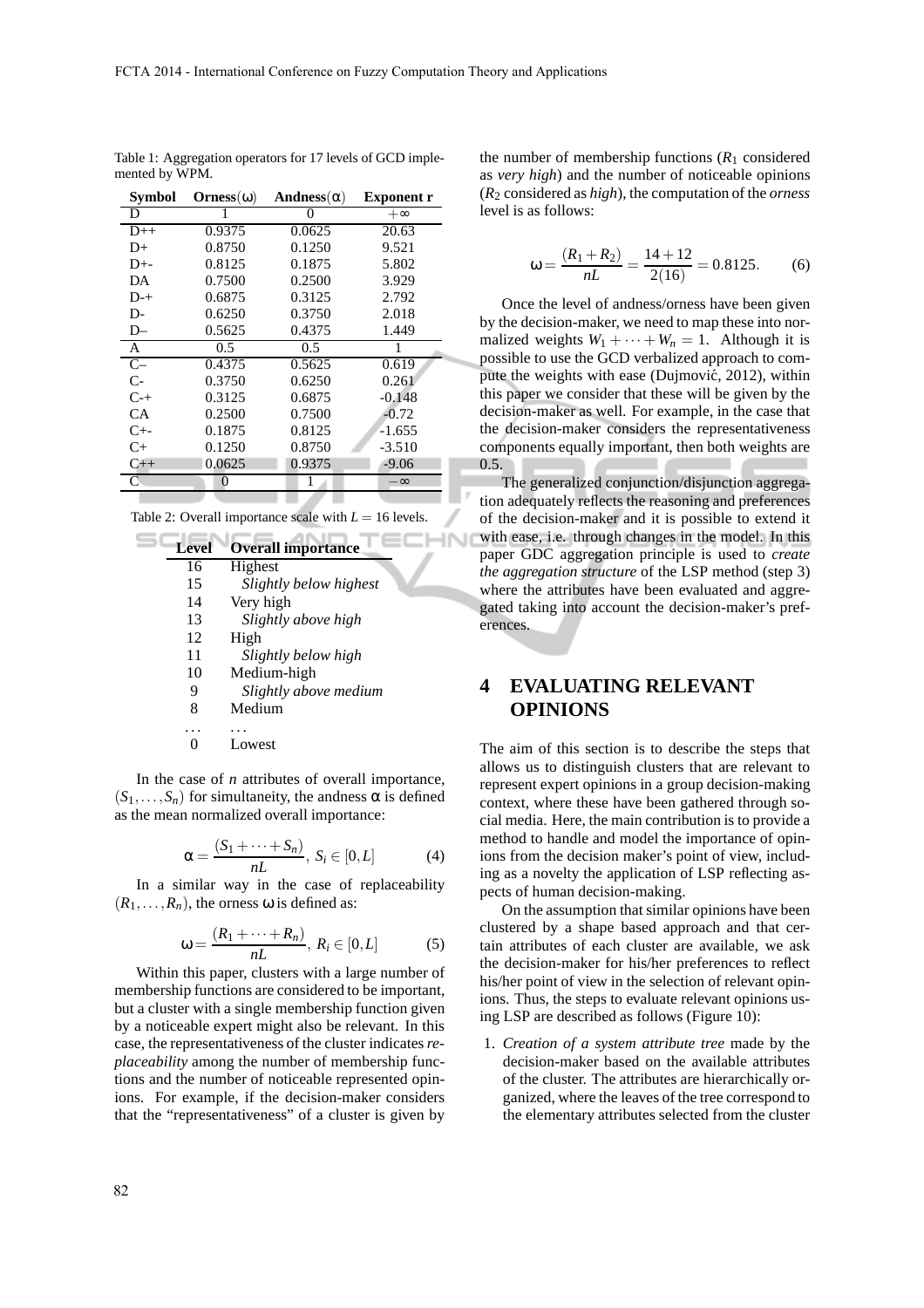

and the root will lead us to the overall evaluation value.

- 2. *Definition of elementary criteria* to reflect the acceptable and unacceptable values for each elementary attribute. These will be given by the decision-maker as membership functions.
- 3. *Creation of an aggregation structure* using the GCD verbalized approach. This step allows us to obtain the aggregation operators and weights reflecting the decision-maker's point of view with ease.
- 4. *Selection of relevant clusters* based on the top overall evaluation values.

For illustration purposes, the aforementioned steps will be described using the following example. A company wants to know the perceived "level of usefulness" of adding a digital lock (new feature) in a previously well positioned suitcase model (product), from a not uniform crowd (i.e., a large group of opinions with different points of view). Therefore, the company gathered this information using a fan page of the original product. In this case, the non uniformity of opinions is given by different levels of knowledge, areas of expertise and personal profiles. In this example, the head of the design department acts as the decision-maker.

The decision-maker considers that all the opinions are important, but those given by a specific profile (i.e., frequent flyers) will be considered noticeable. Additionally, he considers opinions within a large group relevant.

The opinions about the "level of usefulness" were clustered by the shape-similarity method presented in Section 2.2 under the assumption that similarly shaped membership functions represent similar opinions. Hereby, a set of  $k = 50$  clusters  $C =$  ${C_1, \ldots, C_{50}}$  have been obtained representing a total of  $t = 120$  opinions. For each cluster  $C_j$  the cohesion measure  $a_{1,i}$  (cf. Equation 2), the number of membership functions  $a_{2,1,j}$ , and the number of noticeable opinions *a*2.2, *<sup>j</sup>* are computed.

*Step 1.* The decision-maker's point of view, is reflected in the system attribute tree shown in Figure 11.



Figure 11: System attribute tree for evaluating relevant opinions within a large group.

This system attribute tree establishes that the *representativeness* of the cluster is given by a combination of the number of membership functions and the number of noticeable opinions. In a similar way, it is indicated that the *evaluation of relevant opinions* is given by the cohesion and the representativeness of the cluster.

*Step 2.* The decision-maker's preferences were given through trapezoidal membership functions  $P_c(x)$  for elementary attribute cohesion,  $P_m(x)$  representing the number of membership functions and  $P_d(x)$  for the number of noticeable opinions. These membership functions are shown in Figure 12.

The aforementioned membership functions reflect his acceptable and unacceptable values for each elementary attribute. As mentioned in Section 3, we could obtain his preference for values that lie in the slopes using a linear approximation.

For example, let us consider cluster  $C_{29}$  and its at-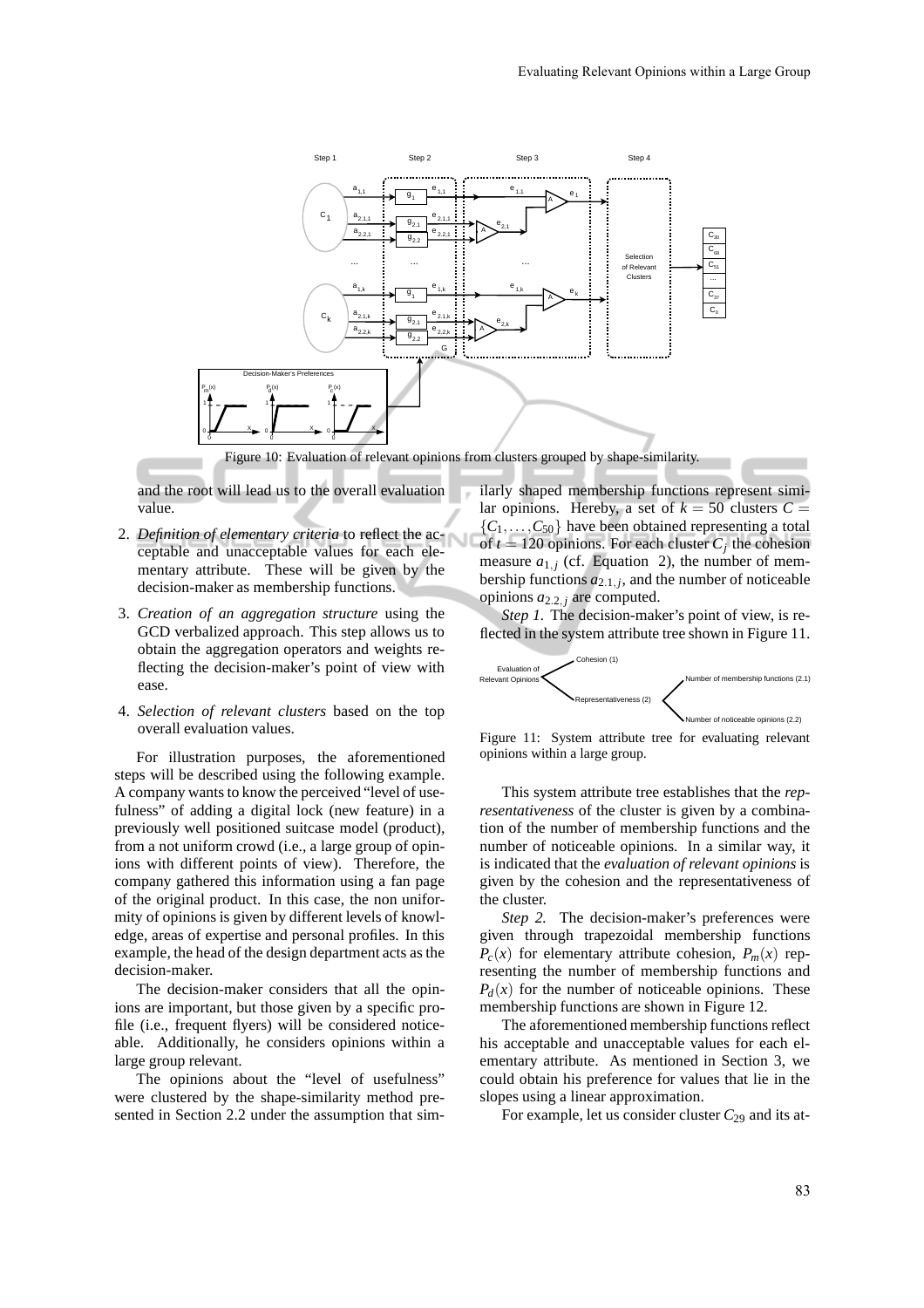

Figure 12: Decision-maker's preferences for elementary attributes cohesion  $P_c(x)$ , number of membership functions  $P_m(x)$  and number of noticeable opinions  $P_d(x)$ .



Figure 13: Cluster  $C_{29}$  and its attributes.

tributes  $a_{1,29} = 0.4455$ ,  $a_{2,1,29} = 22$  and  $a_{2,2,29} = 0$ shown in Figure 13. In order to evaluate the cohesion *e*1,<sup>29</sup> from the decision-maker's point of view, we need to interpolate its value using  $g_1(x) = \frac{x-0.4}{0.6-0.4}$ , as follows: - AN **HNI** 

$$
e_{1,29} = g_1(0.4455) = \frac{0.4455 - 0.4}{0.6 - 0.4} = 0.2275
$$

Within this step, all the attributes of each cluster will be evaluated using their corresponding function to reflect the decision-maker's preferences. Thus, e.g.,  $e_{2.1,29} = 1$  and  $e_{2.2,29} = 0$ .

*Step 3.* In order to build the aggregation structure it is necessary to select the aggregation operators properly. In this paper, these will be selected using the GCD verbalized approach which allows the decision-maker to use the overall importance scale in Table 2. In this example, the decision-maker considers that the cohesion and the representativeness in a cluster should be simultaneously satisfied. Here, the importance of each attribute has been established as follows: The cohesion is "high" $(S_1 = 12)$  and the representativeness is "medium high"  $(S_2 = 10)$ . With this approach the level of andness  $\alpha$  is given by

$$
\alpha=\tfrac{S_1+S_2}{nL}=\tfrac{12+10}{2(16)}=0.6875
$$

The obtained  $\alpha$  value allows us to note that even though the cohesion and the representativeness should be simultaneously satisfied, the level of andness is not too high. Thus the minimal partial conjunction where both parameters are mandatory is used. In a similar way the aggregation operator for the representativeness is obtained as shown in Equation (6) where the level of orness ω is 0.8125. These aggregators are annotated by symbols  $C - +$  and  $D + -$ , and using Table 1 we obtained the *r* exponents -0.148 and 5.802 respectively.

Next, the decision-maker has to select the weight of each attribute denoting its importance. For instance, if the *cohesion* is two times more important than the *representativeness* then the weights for these attributes are  $W_1 = 0.67$  and  $W_2 = 0.33$  respectively. In a similar way, if the components for the *representativeness* are equally important then their weights are 0.5 (i.e.,  $W_{2,1} = W_{2,2} = 0.5$ ). Hence, the aggregation structure to evaluate relevant opinions within a large group, including the weight of each attribute, is shown in Figure 14.



Figure 14: Aggregation structure based on the decisionmaker's point of view.

Using the previously obtained aggregation structure we obtain a single value representing the overall evaluation of relevant opinions for each cluster (Equation 3). For illustration purposes, let us compute the overall evaluation of relevant opinions for cluster *C*29. First, let us evaluate its *representativeness* given the selected aggregator *D*+−.

$$
e_{2,29} = (0.5(e_{2.1,29})^r + 0.5(e_{2.2,29})^r)^{\frac{1}{r}}
$$
  
\n
$$
e_{2,29} = (0.5(1)^{5.802} + 0.5(0)^{5.802})^{\frac{1}{5.802}}
$$
  
\n
$$
e_{2,29} = 0.887393
$$

Then, in a similar way, using aggregator*C*−+ we will compute the overall evaluation of relevant opinions as follows:

$$
e_{29} = (0.67(e_{1,29})^r + 0.3(e_{2,29})^r)^{\frac{1}{r}}
$$
  
\n
$$
e_{29} = (0.67(0.2275)^{-0.148} + 0.3(0.88739)^{-0.148})^{\frac{1}{-0.148}}
$$
  
\n
$$
e_{29} = 0.34610
$$

Thus, the evaluation of cluster  $C_{29}$  is given by the previously obtained value.

Notice, that using this approach it is possible to easily change the input parameters, given by the decision-maker, in order to accurately represent his/her point of view. For example, if the decisionmaker would have changed the given weights (i.e., 33% for cohesion and 67% for representativeness) in the aggregation structure, the overall evaluation value would have been 0.5490246.

*Step 4.* In this step, the purpose of selecting relevant clusters is based on the selection made by the decision-maker from the previously evaluated clusters. It is possible that some decision-makers select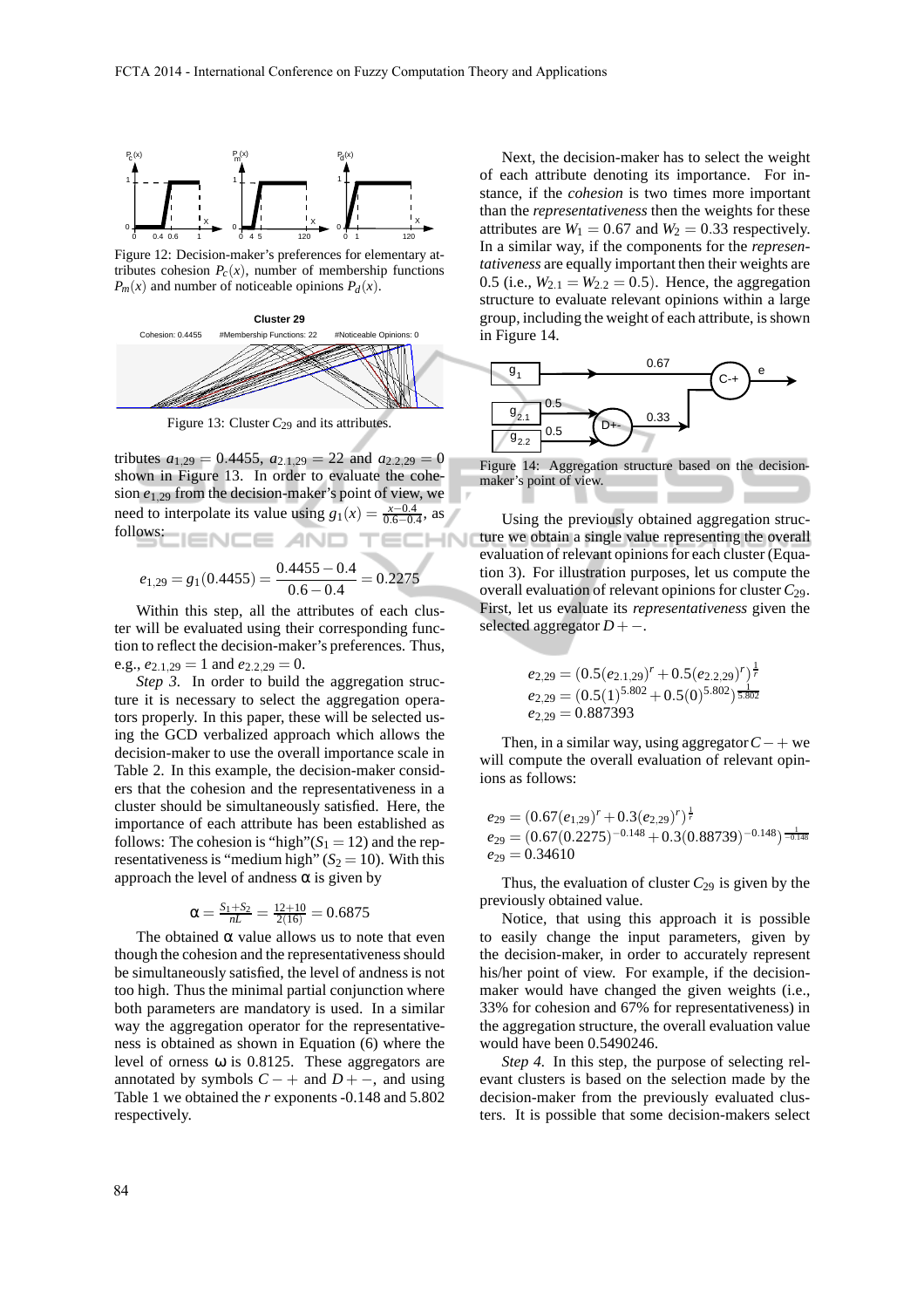only the cluster with the best evaluation, i.e. the highest value, while other decision-makers prefer to select a group of the top clusters. Within this example, the decision-maker had selected the "top 5" clusters representing relevant opinions from his point of view.

It is worth to mention that within this example, the decision-maker started with 120 opinions gathered from social-media that were grouped into 50 clusters. Processing these clusters based on this proposal, allowed the decision-maker to select the top 5 clusters representing relevant opinions taking into account the cohesion and the representativeness of the clusters.

One of the advantages of the presented approach is that the flexibility in the LSP method allows the decision-maker, changing the definition of elementary criteria, in order to select relevant opinions that best suits his/her point of view. One remark within this respect is that the number of noticeable opinions, considered as a component of the representativeness, might be extended in order to represent different levels of importance (e.g., low, intermediate, high, etc.) among experts. In this case, it is possible to assign different weights to each expert opinion and its normalization will become part of the criteria definition. In a similar way the number of membership functions could be replaced by the *relative* number of membership functions, considering the total number of present opinions.

In order to validate the results of this proposal, five experts of the soft-computing area, were asked to rank a small selection of clusters (i.e., eight clusters from the original group of 50) based on the cohesion and the number of membership functions. Here, all the experts had the same selection for the top 4 and the cluster with the lowest overall evaluation, but the order of the other intermediate clusters were slightly different. Based on the computation described in this proposal, those intermediate clusters had a slightly different value in the overall evaluation, which justifies the small differences among the experts. However, more elaborated experiments should be performed, and are subject of further study.

# **5 CONCLUSIONS**

This paper proposed to evaluate relevant opinions within a large number of expert opinions, expressed as membership functions, that might be gathered through social media. A shape-similarity method is used to cluster similar preferences in order to reduce the number of evaluations for different points of view. The evaluation results from selecting the best combination of *cohesion* and *representativeness*in the avail-

able clusters from the decision-maker's point of view. The cohesion is a measure obtained from computing the area among the upper and lower bounds of the cluster compared to the total available area, while its representativeness is given by aggregating the number of membership functions and the number of noticeable opinions. In order to properly reflect the decision-maker's point of view this proposal uses the LSP method that builds a precise representative model of logic aggregation of preferences.

The main advantage of this proposal is that it can handle a large group of opinions gathered through social media, where the preferences initially given are not modified. Furthermore, it evaluates different points of view separately (i.e., previously clustered) and it permits the decision-maker to select the group of opinions that best suits his/her choice (i.e., given as preferences in the LSP method) based on the combination of some cluster profile characteristics. Within this paper the cluster characteristics or attributes are a cohesion measure, the relative number of membership functions and the number of noticeable opinions.

We consider exploring some crowdsource applications as opportunities for future work, and evaluating clusters of opinions with different strategies in order to compare them with the presented approach are subject to further study as well.

#### **ACKNOWLEDGEMENTS**

This research is supported by Escuela Superior Politécnica del Litoral (ESPOL) and it is financed by SENESCYT under Ph.D. studies 2014.

### **REFERENCES**

- Cabrerizo, F. J., Ureña, R., Pedrycz, W., and Herrera-Viedma, E. (2014). Building consensus in group decision making with an allocation of information granularity. *Fuzzy Sets and Systems*.
- Dubois, D. and Prade, H. (1997). The three semantics of fuzzy sets. *Fuzzy Sets and Systems*, 90:141–150.
- Dubois, D., P. H. (2000). *Fundamentals of Fuzzy Sets (THE HANDBOOKS OF FUZZY SETS Volume 7)*. Springer.
- Dujmović, J. (2007). Continuous Preference Logic for System Evaluation. *IEEE Transactions on Fuzzy Systems*, 15(6):1082–1099.
- Dujmović, J. (2008). Characteristic forms of generalized conjunction/disjunction. *2008 IEEE International Conference on Fuzzy Systems (IEEE World Congress on Computational Intelligence)*, pages 1075–1080.